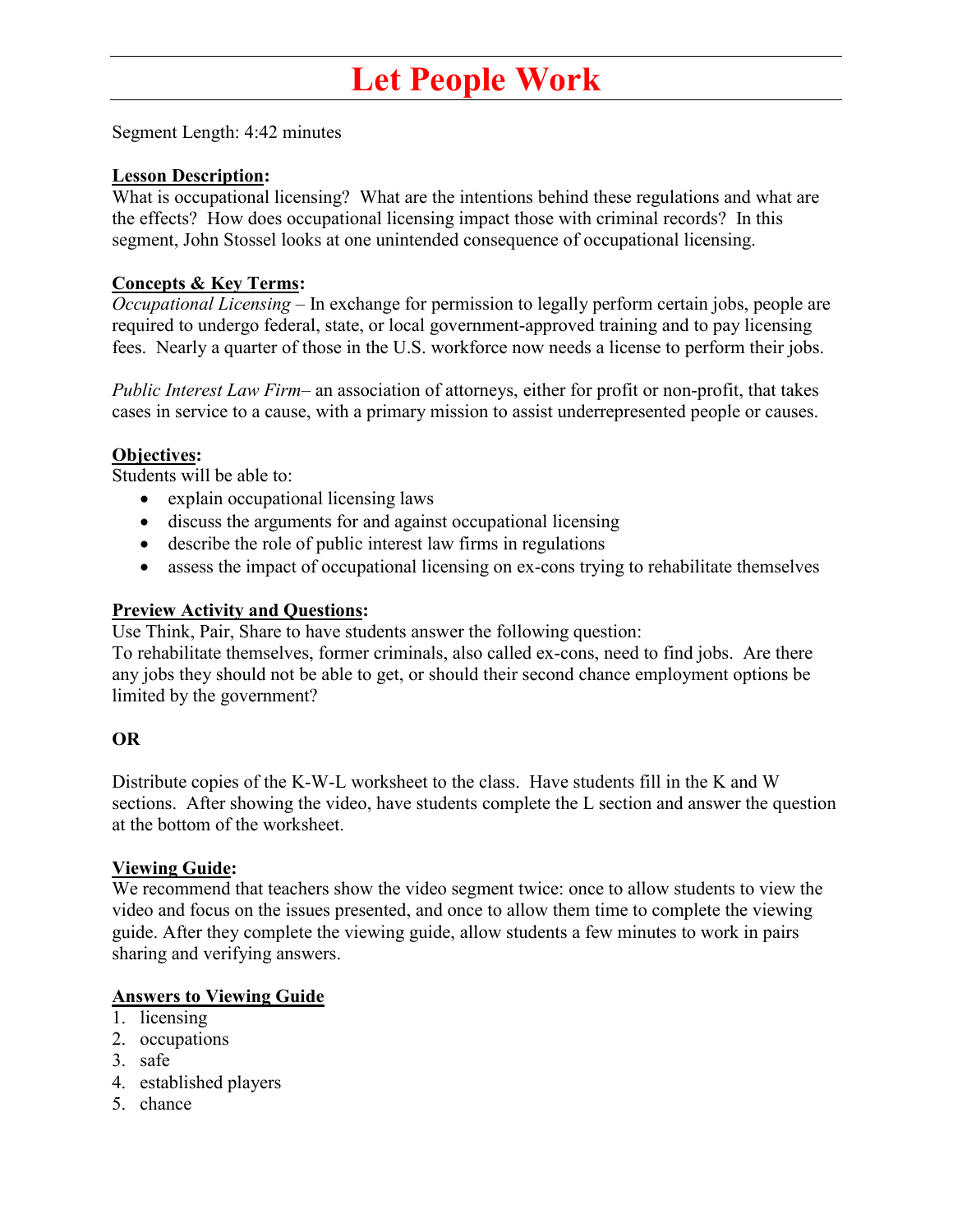## **Let People Work**

| Viewing Guide |                                                                                                                                                                                           |  |
|---------------|-------------------------------------------------------------------------------------------------------------------------------------------------------------------------------------------|--|
|               | Name<br>Date                                                                                                                                                                              |  |
|               | Class<br>Teacher<br><u> 1989 - Johann Stein, mars andreis andreis andreis andreis andreis andreis andreis andreis andreis andreis an</u><br><u> 1980 - Andrea Andrew Maria (h. 1980).</u> |  |
|               | <b>Directions:</b> As you watch the video, fill in the blanks with the correct words.                                                                                                     |  |
|               |                                                                                                                                                                                           |  |
|               | 2. Everyone has a right of being able to pursue their own happiness, and what that means is that                                                                                          |  |
|               |                                                                                                                                                                                           |  |
|               | 3. The idea that anyone would be any less ________________________ because she moved one                                                                                                  |  |
|               | chair over and touched their face is absurd.                                                                                                                                              |  |
|               |                                                                                                                                                                                           |  |
|               | that gets to keep new people that would compete with them, out.                                                                                                                           |  |
|               | 5. Doesn't everybody need a second ___________________?                                                                                                                                   |  |
|               | Now, take a few moments to reflect on the video and answer the questions below:                                                                                                           |  |
|               | What is the purpose of occupational licensing for cosmetologists?                                                                                                                         |  |
|               | <u> 1989 - Johann Stoff, amerikansk politiker (d. 1989)</u><br>Why might the state board refuse to allow someone with a criminal record to practice                                       |  |
|               |                                                                                                                                                                                           |  |
|               |                                                                                                                                                                                           |  |
|               | Why do you think established businesses might favor occupational licensing for their industry?                                                                                            |  |
|               |                                                                                                                                                                                           |  |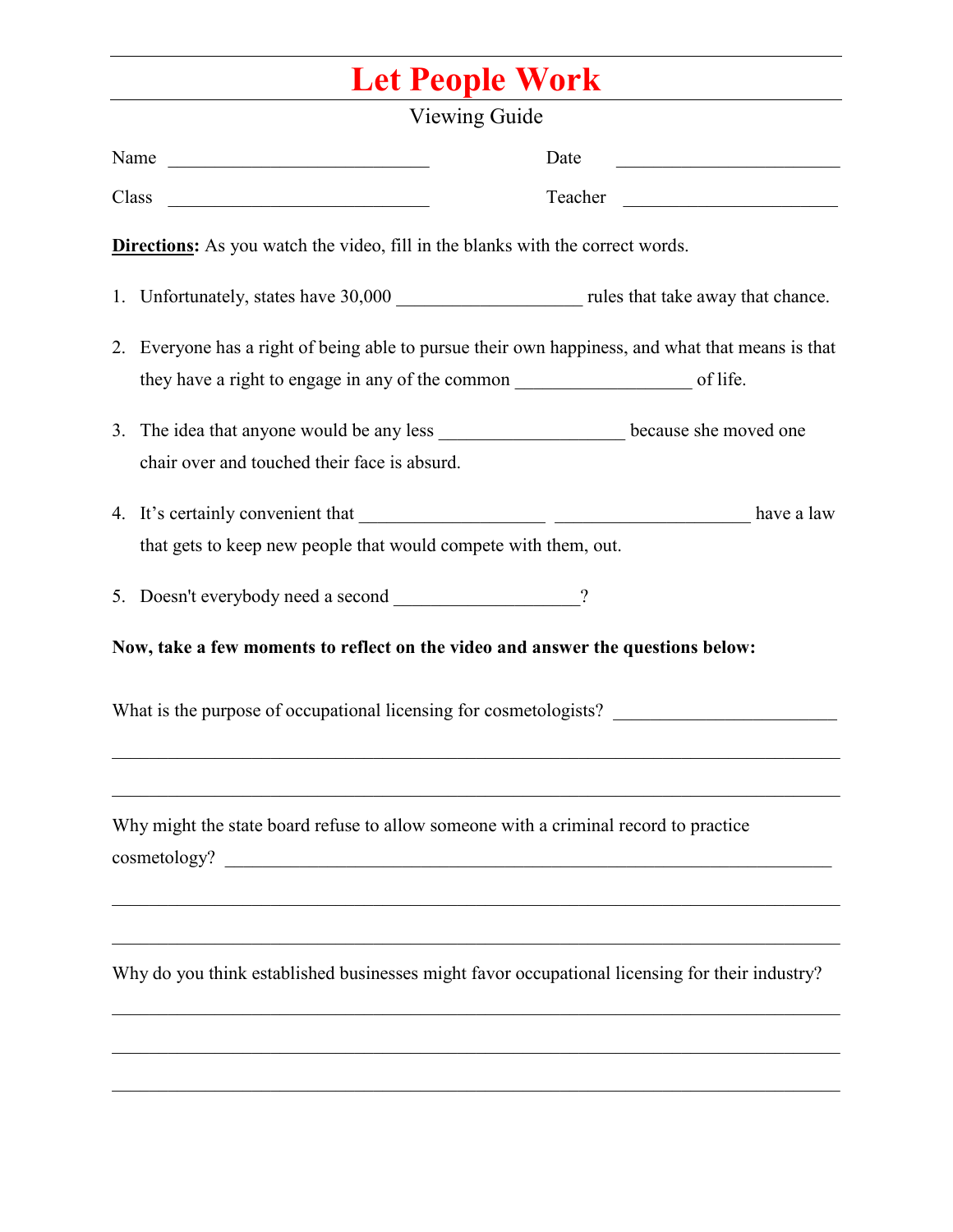### **Discussion and Analysis**:

- 1. Why did Courtney Haveman spend \$6,000 to go to cosmetology school?
- 2. Why wasn't Courtney allowed to become a cosmetologist?
- 3. The Pennsylvania cosmetology board says those with a criminal record must demonstrate good moral character to receive a license. Why is good moral character important for cosmetologists?
- 4. How do you think someone such as Courtney can demonstrate their good moral character?
- 5. Do you think government should be more forgiving of those with criminal records? Why / Why not?
- 6. Why is Courtney allowed to perform some tasks in a salon but not others?
- 7. What is a public interest law firm? Why would they want to help Courtney?
- 8. Andrew Wade says that this violates Courtney's constitutional rights. How so?
- 9. Lawyer Andrew Wade said, "Laws like this don't protect the public. They make it less safe." How might such licensing requirements make the public less safe?
- 10. Have you ever gone to a salon and checked to make sure the person attending to you had a license? How can you find out if someone is a safe and competent worker?
- 11. Are all licensed drivers good drivers? Are all unlicensed drivers bad drivers? How might that apply to cosmetology licenses?
- 12. Would you feel comfortable getting your eyebrows tweezed or your hair cut and styled by someone who was not a licensed cosmetologist? Why / Why not?
- 13. How would you feel if the person had a criminal record?
- 14. What if cosmetologists voluntarily formed organizations, similar to the Better Business Bureau, to monitor their industry through a rating system, or to promote safe and responsible cosmetology as doctors did with the American Medical Association? Would it be more or less acceptable if it were not the government requiring licenses? Why / Why not?
- 15. If you could rewrite the law, what changes would you make?

### **Discuss These Lines from the Video:**

- 1. One time in my life that I felt like a productive member of society, I was proud of myself, people were proud of me. And then it was just like, "you're not good enough still."
- 2. The supposed purpose of the rule is to protect public health and safety, but it doesn't do that.
- 3. I'm still allowed to touch clients, just not allowed to do what I went to school to do.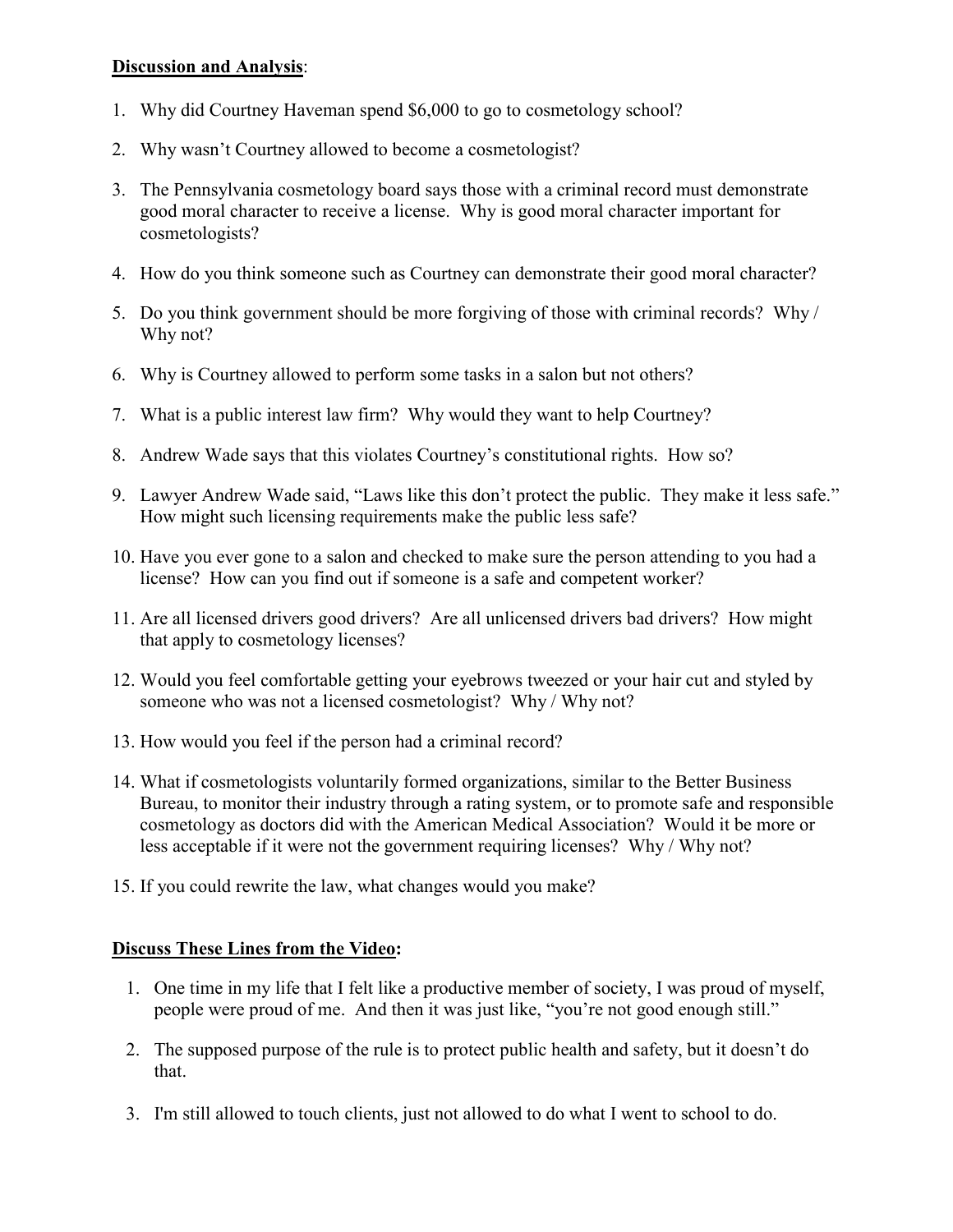- 4. The idea that anyone would be any less safe because she moved one chair over and touched her face is absurd. Laws like this don't protect the public; they make it less safe.
- 5. You can't keep people in poverty forever because of crimes they committed a long time ago.
- 6. This is wrong. This is years of my life that have been wasted completely when I could be making, you know, a second income for my family.

### **Quotes for Discussion:**

Government licensing closes the door to economic opportunity. Nearly a thousand occupations in the United States exclude people who do not have licenses. Sometimes the licenses cost money. Sometimes they require the applicant to pass complicated tests that have little to do with the job. Sometimes getting a license requires a friend in the business. All those licensing laws do just one thing: keep outsiders out. – Walter Williams

Although [cosmetology and landscape architecture] may not immediately spring to mind when one thinks of public health and safety, they really should: cosmetology professionals across the country undergo rigorous training in proper sanitation measures due to the high risk of infection posed by dirty implements and skin-to-skin contact, and landscape architects are trained in critically important accessibility and environmental safety measures. – Jonathan Brostoff

Occupational licensing laws—in trades like moving companies, realtors, hair dressers, limousine services, beauticians, physical therapy, and on and on—stunt small business start-ups, destroy jobs, and raise prices for lower-income consumers. – Stephen Moore

There could be open wounds. There could be cuts. Pathogens could be transmitted. You know, we have people that are practicing this field that could really, you know, do wonderful things for your appearance and for your face and for your skin, but also could harm you. These regulations are a requirement and a necessity for consumer safety.  $-Myra Irizarry$ 

There are some professions, of course, where licensing is important. For example: If there's someone out there claiming to be a top heart surgeon whose only qualifications are having played Operation as a child, then I'm going to have a problem with that. I'm definitely going to say that jail time is appropriate in this instance.  $\overline{\phantom{a}}$  - Kat Timpf

### **Activities:**

- 1. Show the class one of John Stossel's other videos about occupational licensing: A) "Eye Test Innovators vs Bottleneckers"
	- <https://youtu.be/DTgmJqbXg1s>
	- B) "Stop! You Need a License To Do that Job!" <https://youtu.be/H2qWkoYO5ak>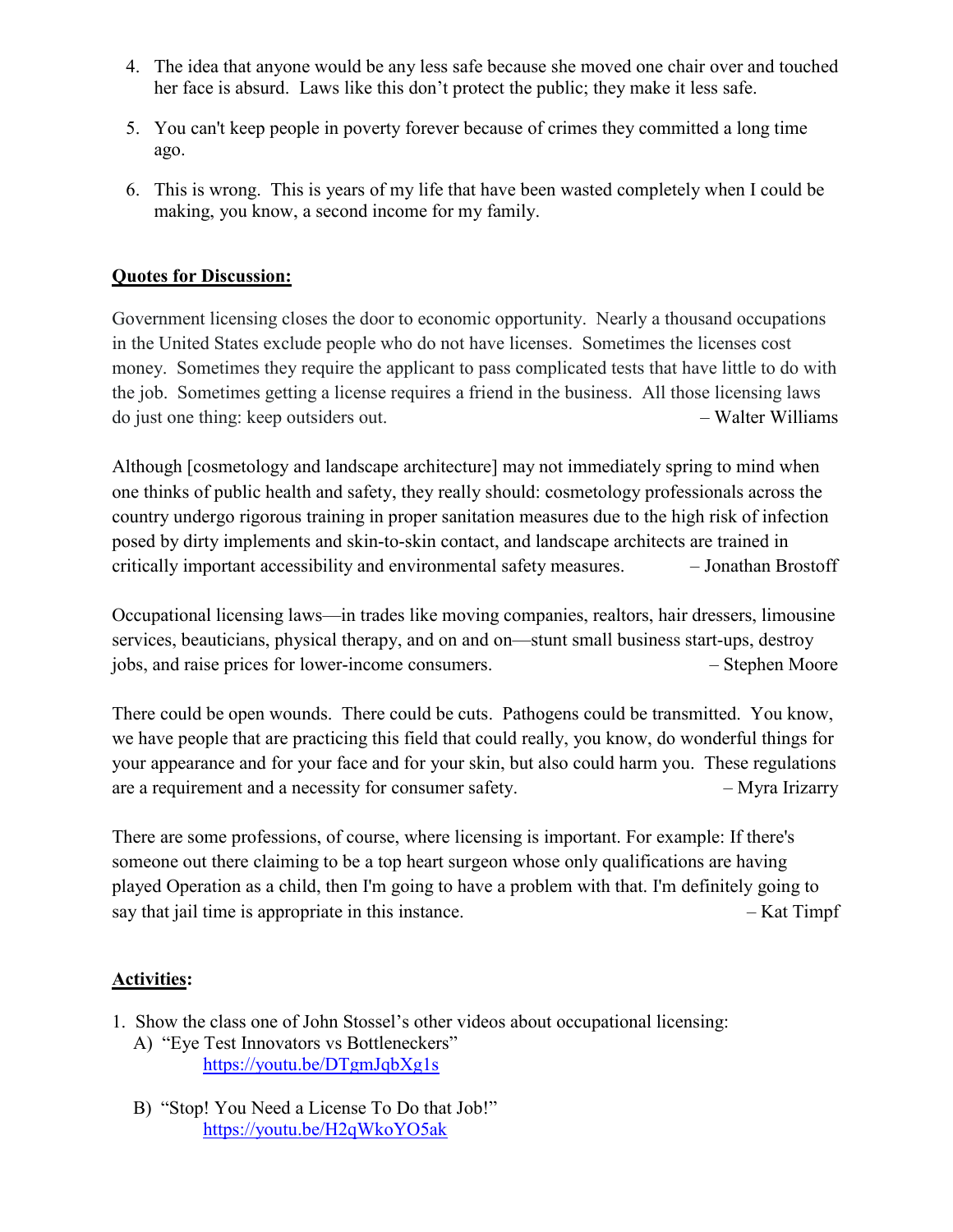- 2. Take Cornell (two-column) Notes as they read one of the following articles, or write a summary of one of the following articles:
	- A) "Occupational Licensing Hurts Just About Everyone, Says White House" by Elizabeth Nolan Brown

<https://reason.com/2015/07/31/white-house-occupational-licenses-report/>

- B) "Who's Afraid of Occupational Licensing" by Jonathan Brostoff [https://madison.com/ct/opinion/column/rep-jonathan-brostoff-who-s-afraid-of](https://madison.com/ct/opinion/column/rep-jonathan-brostoff-who-s-afraid-of-occupational-licensing/article_2b1ad474-b80a-5a84-afb7-788ee5fa3e97.html)[occupational-licensing/article\\_2b1ad474-b80a-5a84-afb7-788ee5fa3e97.html](https://madison.com/ct/opinion/column/rep-jonathan-brostoff-who-s-afraid-of-occupational-licensing/article_2b1ad474-b80a-5a84-afb7-788ee5fa3e97.html)
- C) "Occupational Licensing Harms Consumers and Producers" by Sheldon Richman [https://www.aier.org/research/occupational-licensing-harms-consumers-and](https://www.aier.org/research/occupational-licensing-harms-consumers-and-producers/)[producers/](https://www.aier.org/research/occupational-licensing-harms-consumers-and-producers/)
- D) "Occupational Licensing is a Bad Idea" by David R. Henderson <https://www.hoover.org/research/occupational-licensing-bad-idea>
- E) "Everything You Need to Know About Occupational Licensing" by Jason Bessen <https://www.vox.com/2014/11/18/18089272/occupational-licensing>
- 3. Write an essay about occupational licensing in which you answer the following questions: What is occupational licensing? Who should decide whether someone is fit to practice cosmetology or another field? What problems might exist in the licensing system? If most people do not check to make sure their cosmetologist is licensed, how might this bolster the arguments for *and* against occupational licensing? (Hint: *For* – If customers don't know whether their cosmetologist is licensed, shouldn't someone make sure? *Against* – If customers don't check for licenses, how do they determine they will receive safe, quality service?)
- 4. Produce a "man-on-the-street" video in which you ask people if they check to make sure that their cosmetologist or barber is properly licensed. Follow up by asking why they do or do not check. In lieu of person-to-person interviews, students can ask their online friends or conduct online video interviews.
- 5. Produce a "man-on-the-street" video in which you ask people for which occupations government should require licenses? In lieu of person-to-person interviews, students can ask their online friends or conduct online video interviews.
- 6. Watch "Milton Friedman Who Benefits from Licensing." Then, write a short essay in which you explain his argument, apply his argument to Courtney's situation, and theorize one or more counter-arguments. <https://www.youtube.com/watch?v=8q71hrwUcu0>
- 7. The Institute for Justice (IJ) took Courtney Haveman's case. Read these excerpts from IJ's 2012 "License to Work" report. Next, research IJ by exploring their website. Finally write a brief report on the organization, why it is interested in licensure, and what it found in 2012. Institute for Justice Website: [https://ij.org](https://ij.org/) Executive Summary:<https://ij.org/report/license-to-work/alternatives-to-licensure/> Alternatives to Licensure:<https://ij.org/report/license-to-work/alternatives-to-licensure/>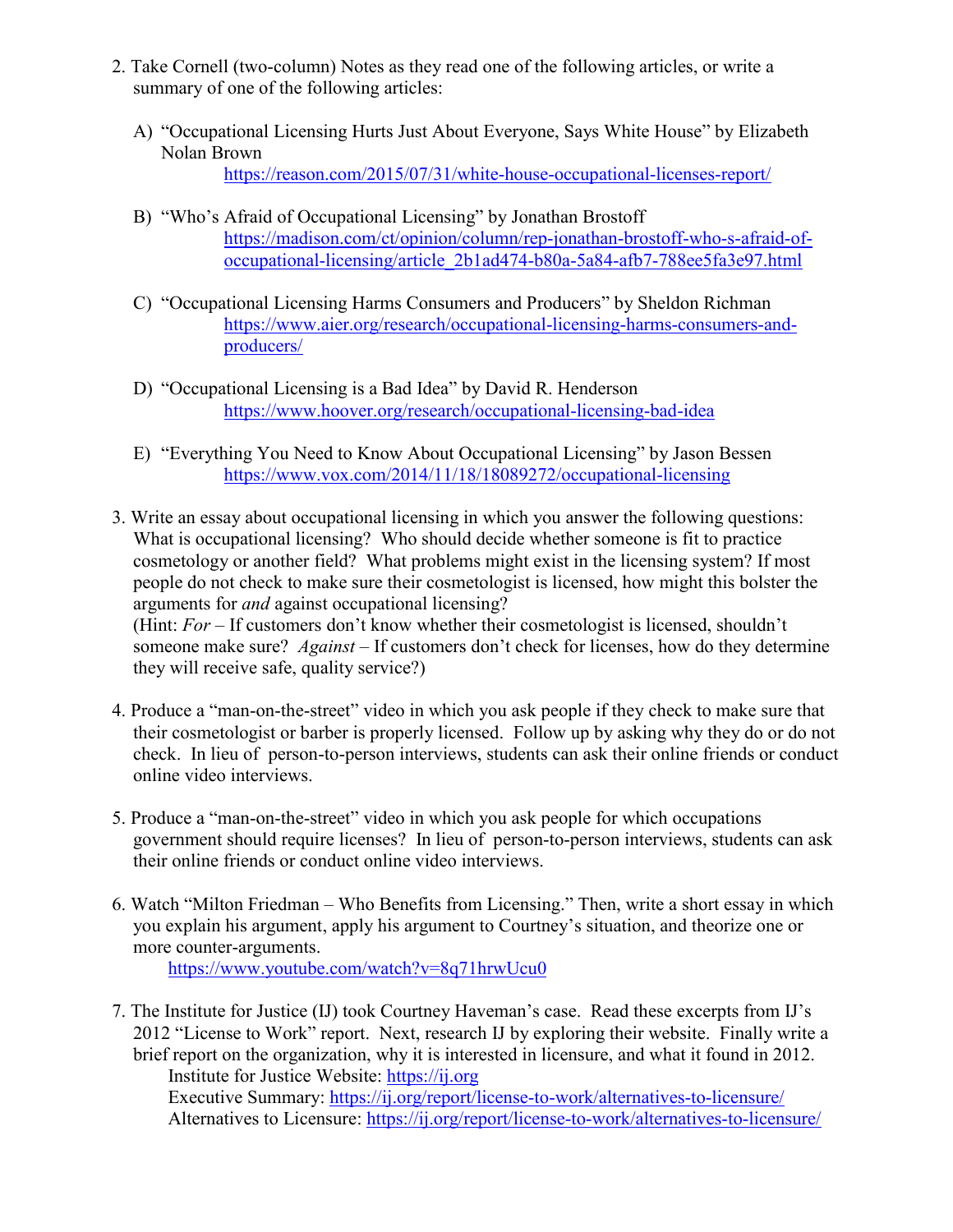8. A) Watch "Should You Need the Government's Permission to Work?" Then, create an infographic to distill (identify, isolate, and extract the main thrust of an argument) the argument against licensing.

<https://www.youtube.com/watch?v=Jr8qHv4hCVw>

B) Use statistics from the Institute for Justice's 2012 "License to Work" report tables to create your own charts and graphs and add words and images to make your infographic stand out.

<https://ij.org/report/license-to-work/tables/>

- 9. Research the arguments for occupational licensing of cosmetologists and write a rebuttal to the Stossel video. Conclude by offering your opinion on which side has the stronger argument. (Hint: it may be helpful to start by looking for the counter-arguments of those representing licensing boards.)
- 10. Read the attached excerpt from Milton Friedman's *Capitalism and Freedom* and produce a brief fact sheet that summarizes the advantages and disadvantages of registration, certification, and licensure.

OR

Read and summarize the excerpt from Milton Friedman's *Capitalism and Freedom.*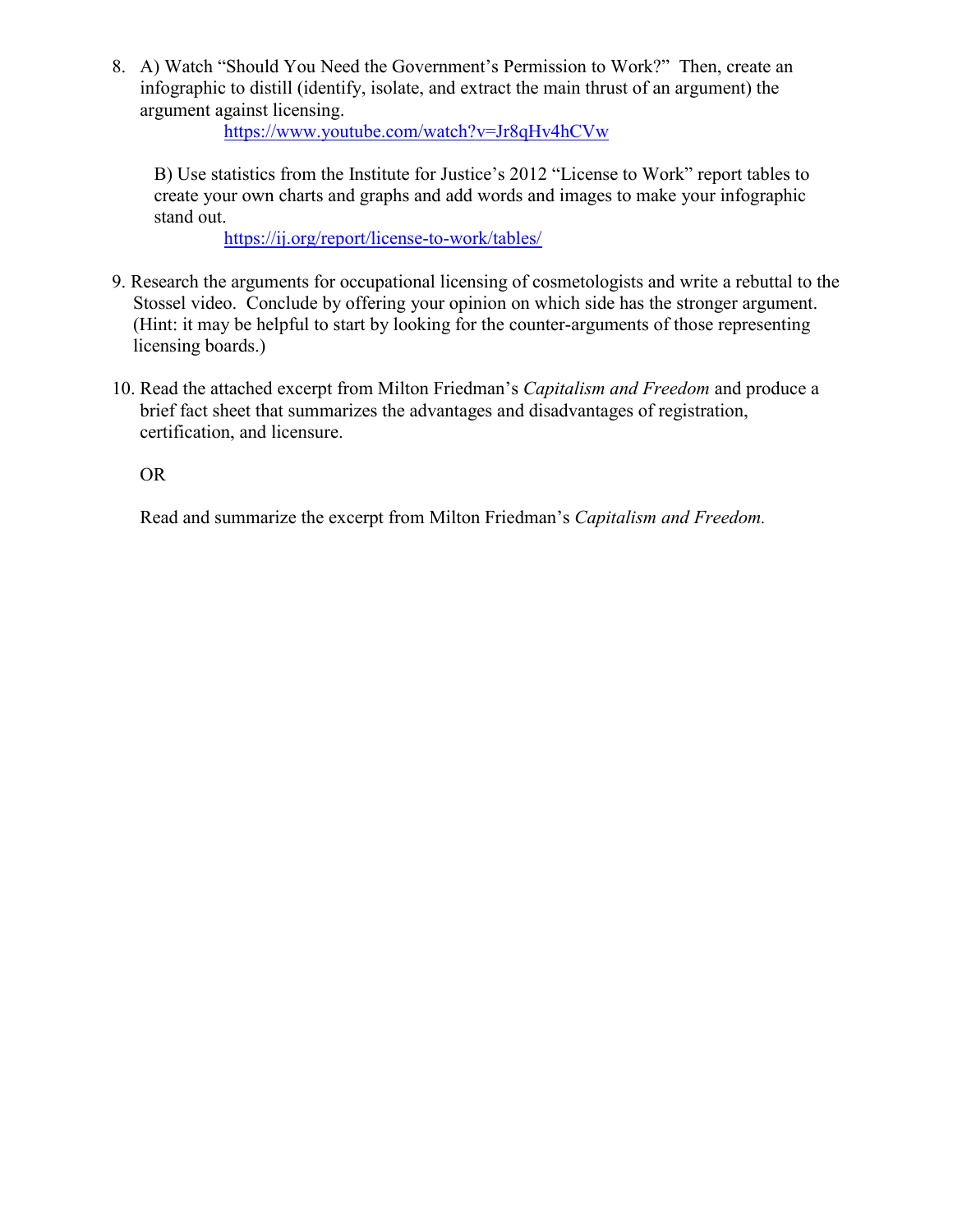### Policy Issues Raised by Licensure – Milton Friedman

(Excerpted from *Capitalism and Freedom* chapter IX)

It is important to distinguish three different levels of control: first, registration; second, certification; third, licensing.

By registration, I mean an arrangement under which individuals are required to list their names in some official register if they engage in certain kinds of activities. There is no provision for denying the right to engage in the activity to anyone who is willing to list his name. He may be charged a fee, either as a registration fee or as a scheme of taxation.

The second level is certification. The governmental agency may certify that an individual has certain skills but may not prevent, in any way, the practice of any occupation using these skills by people who do not have such a certificate....

The third stage is licensing proper. This is an arrangement under which one must obtain a license from a recognized authority in order to engage in the occupation. The license is more than a formality. It requires some demonstration of competence or the meeting of some tests ostensibly designed to insure competence, and anyone who does not have a license is not authorized to practice and is subject to a fine or a jail sentence if he does engage in practice....

[R]egistration may be a means to protect consumers against fraud. In general, liberal principles assign to the state the power to enforce contracts, and fraud involves the violation of a contract. It is, of course, dubious that one should go very far to protect in advance against fraud because of the interference with voluntary contracts involved in doing so. But I do not think that one can rule out on grounds of principle the possibility that there may be certain activities that are so likely to give rise to fraud as to render it desirable to have in advance a list of people known to be pursuing this activity....

Certification is much more difficult to justify. The reason is that this is something the private market generally can do for itself. This problem is the same for products as for people's services. There are private certification agencies in many areas that certify the competence of a person or the quality of a particular product. The Good Housekeeping seal is a private certification arrangement. For industrial products there are private testing laboratories that will certify to the quality of a particular product. For consumer products, there are consumer testing agencies of which Consumer's Union and Consumer's Research are the best known in the United States. Better Business Bureaus are voluntary organizations that certify the quality of particular dealers. Technical schools, colleges, and universities certify the quality of their graduates. One function of retailers and department stores is to certify the quality of the many items they sell. The consumer develops confidence in the store, and the store in turn has an incentive to earn this confidence by investigating the quality of the items it sells.

One can however argue that in some cases, or perhaps even in many, voluntary certification will not be carried as far as individuals would be willing to pay for carrying it because of the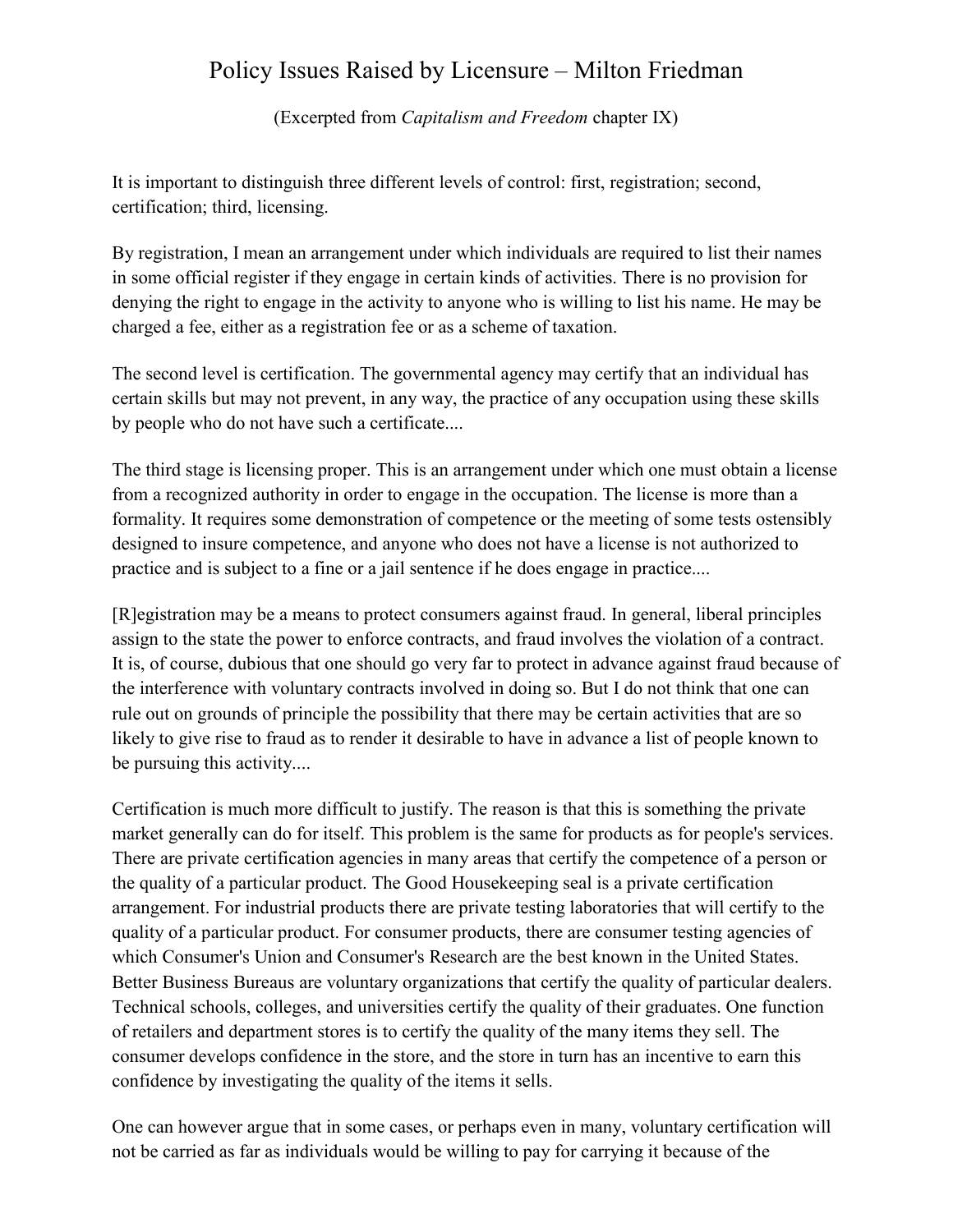difficulty of keeping the certification confidential. The issue is essentially the one involved in patents and copyrights, namely, whether individuals are in a position to capture the value of the services that they render to others. If I go into the business of certifying people, there may be no efficient way in which I can require you to pay for my certification. If I sell my certification information to one person, how can I keep him from passing it on to others? Consequently, it may not be possible to get effective voluntary exchange with respect to certification, even though this is a service that people would be willing to pay for if they had to. One way to get around this problem, as we get around other kinds of neighborhood effects, is to have governmental certification.

Another possible justification for certification is on monopoly grounds. There are some technical monopoly aspects to certification, since the cost of making a certification is largely independent of the number of people to whom the information is transmitted. However, it is by no means clear that monopoly is inevitable.

Licensure seems to me still more difficult to justify. It goes still farther in the direction of trenching upon the rights of individuals to enter into voluntary contracts. Nonetheless, there are some justifications given for licensure that the liberal will have to recognize as within his own conception of appropriate government action, though, as always, the advantages have to be weighed against the disadvantages. The main argument that is relevant to a liberal is the existence of neighborhood effects. The simplest and most obvious example is the "incompetent" physician who produces an epidemic. Insofar as he harms only his patient, that is simply a question of voluntary contract and exchange between the patient and his physician. On this score, there is no ground for intervention. However, it can be argued that if the physician treats his patient badly, he may unleash an epidemic that will cause harm to third parties who are not involved in the immediate transaction. In such a case, it is conceivable that everybody, including even the potential patient and physician, would be willing to submit to the restriction of the practice of medicine to "competent" people in order to prevent such epidemics from occurring....

The most obvious social cost is that any one of these measures, whether it be registration, certification, or licensure, almost inevitably becomes a tool in the hands of a special producer group to obtain a monopoly position at the expense of the rest of the public.... Once licensure is attained, the people who might develop an interest in undermining the regulations are kept from exerting their influence. They don't get a license, must therefore go into other occupations, and will lose interest. The result is invariably control over entry by members of the occupation itself and hence the establishment of a monopoly position.

Certification is much less harmful in this respect. If the certified ''abuse" their special certificates; if, in certifying newcomers, members of the trade impose unnecessarily stringent requirements and reduce the number of practitioners too much, the price differential between certified and non-certified will become sufficiently large to induce the public to use non-certified practitioners. In technical terms, the elasticity of demand for the services of certified practitioners will be fairly large, and the limits within which they can exploit the rest of the public by taking advantage of their special position will be rather narrow....